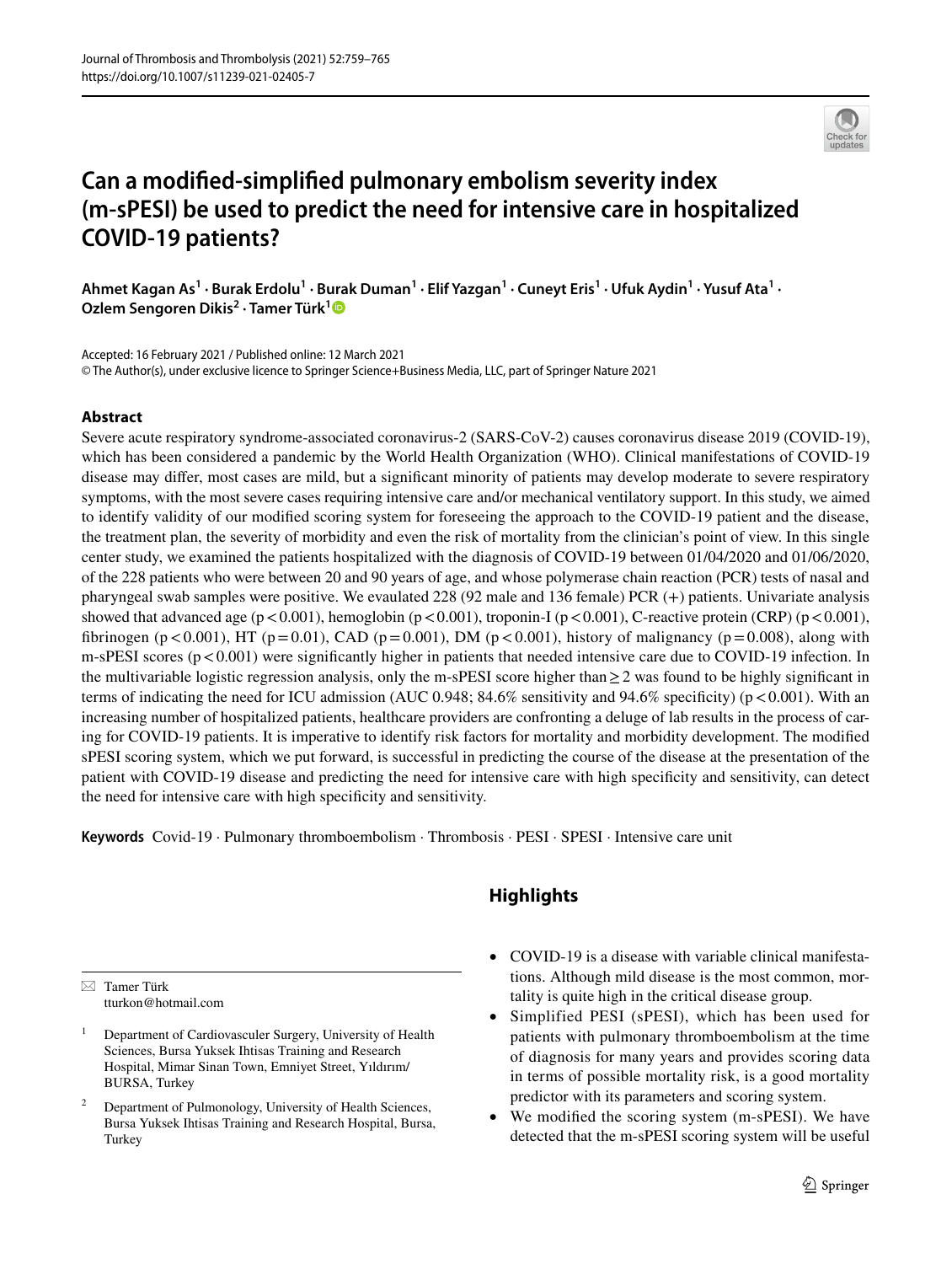in detecting need for intensive care with high specifcity and sensitivity.

• This scoring system will be useful in detecting special situations such as the need for intensive care unit and predicting the course of the disease at the presentation of the patient with COVID-19 disease

## **Introduction**

The new type of coronavirus infection (COVID-19), which frst appeared in Wuhan province of China in December 2019, spread very rapidly, and afected the entire world. On March 11, 2020, the World Health Organization (WHO) declared that this disease, which created a health crisis, caused a pandemic. As of October 1, 2020, the balance sheet for COVID-19 is over 40 million patients, with an average mortality rate of 2.94% worldwide.

Clinical manifestations of COVID-19 disease difer. In fact, vastly diferent clinical presentations, such as asymptomatic carriage, mild upper respiratory tract symptoms, pneumonia with severe cough and dyspnea, sepsis, and multiorgan failure are encountered [[1\]](#page-6-0). Although mild disease is the most common, mortality is quite high in the critical disease group. On average, the mortality rate is 2.3%, however, this rate increases to around 50% in the critically ill patient group [\[2](#page-6-1)].

It has been determined that patients who show a severe course of the disease usually have various comorbidities, and numerous changes in some laboratory parameters can be associated with this disease [[3](#page-6-2)]. In groups with a more severe course of the disease, some features such as male gender, advanced age, presence of underlying malignancy, cardiac disease, high D-dimer, high lactate dehydrogenase (LDH), and troponin elevation come to the fore. In patients with a prominent pneumonia, both damage to the lung vascular bed and necrosis of the lung parenchyma were observed [\[4](#page-6-3)]. All these fndings are remarkably similar to that of pulmonary thromboembolism (PTE). Simplifed PESI (sPESI), derived from the Pulmonary Embolism Severity Index (PESI), which has been used for patients with PTE at the time of diagnosis for many years and provides scoring data in terms of possible mortality risk, is a good mortality predictor with its parameters and scoring system [\[5](#page-6-4)]. Based on this similarity of COVID-19 infection with PTE, we examined the usability of sPESI as a predictor of clinical severity in COVID-19 patients at the time of initial presentation. We modifed the critical age limit for COVID-19 patients as>65 years old, adapted it to the sPESI and created the *modifed-sPESI score (m-sPESI).* The aim of this study is to predict the approach to the COVID-19 patient and the disease, the treatment plan, the severity of morbidity and even the risk of mortality from the clinician's point of view.

## **Material and methods**

#### **Data sources**

Approval was obtained from the Turkish Republic Ministry of Health, General Directorate of Health Services, COVID-19 Scientifc Research Evaluation Commission. Our study was approved by Bursa Yuksek Ihtisas Training and Research Hospital Clinical Research Ethics Committee dated 27/05/2020 and protocol numbered 2011-KAEK-25 2020/05-16.

In this single center study, we examined the patients hospitalized with the diagnosis of COVID-19 in Bursa Yuksek Ihtisas Training and Research Hospital between 01/04/2020 and 01/06/2020, who were between 20 and 90 years of age, and whose polymerase chain reaction (PCR) tests of nasal and pharyngeal swab samples were positive. Those who had major surgery/trauma in the last month, and a history of deep vein thrombosis and/ or pulmonary embolism were not included in the study. The study comprised a total of 228 patients who met the criteria. The laboratory values, radiological image data, demographic characteristics, measured vital parameters starting from the time of admission to the hospital, treatments and clinical outcomes of the patients were recorded.

#### **Potential variables**

Potential variables were recorded from the time the patients were frst admitted to the hospital. Demographic data, age, gender, and smoking habits, the presence of hypertension, diabetes mellitus, chronic obstructive pulmonary disease (COPD), congestive heart failure (CHF), coronary artery disease (CAD), history of malignancy, renal failure, immunosuppression or use of immunosuppressants were recorded. Radiological images such as chest radiography and thoracic computed tomography (CT) were examined at the time of admission, and all normal or pathological data were noted. The clinical outcome, discharge information or death, duration of intensive care admission, and total hospital stay, vital signs, blood pressure, oxygen saturation (SaO2), minute heart rate, laboratory data, complete blood count values (white blood cell count-WBC, hemoglobin-Hgb, neutrophil count, lymphocyte count, platelet count-PLT), biochemical examinations (ferritin, high sensitivity troponin-I, d-dimer, sedimentation, c-reactive protein (CRP)), blood urea nitrogen (BUN), creatinine, alanine amino transferase (ALT), aspartate aminotransferase (AST), lactate dehydrogenase (LDH) values were recorded, and the neutrophil/lymphocyte ratio (NLR) obtained by complete blood count was calculated and noted separately.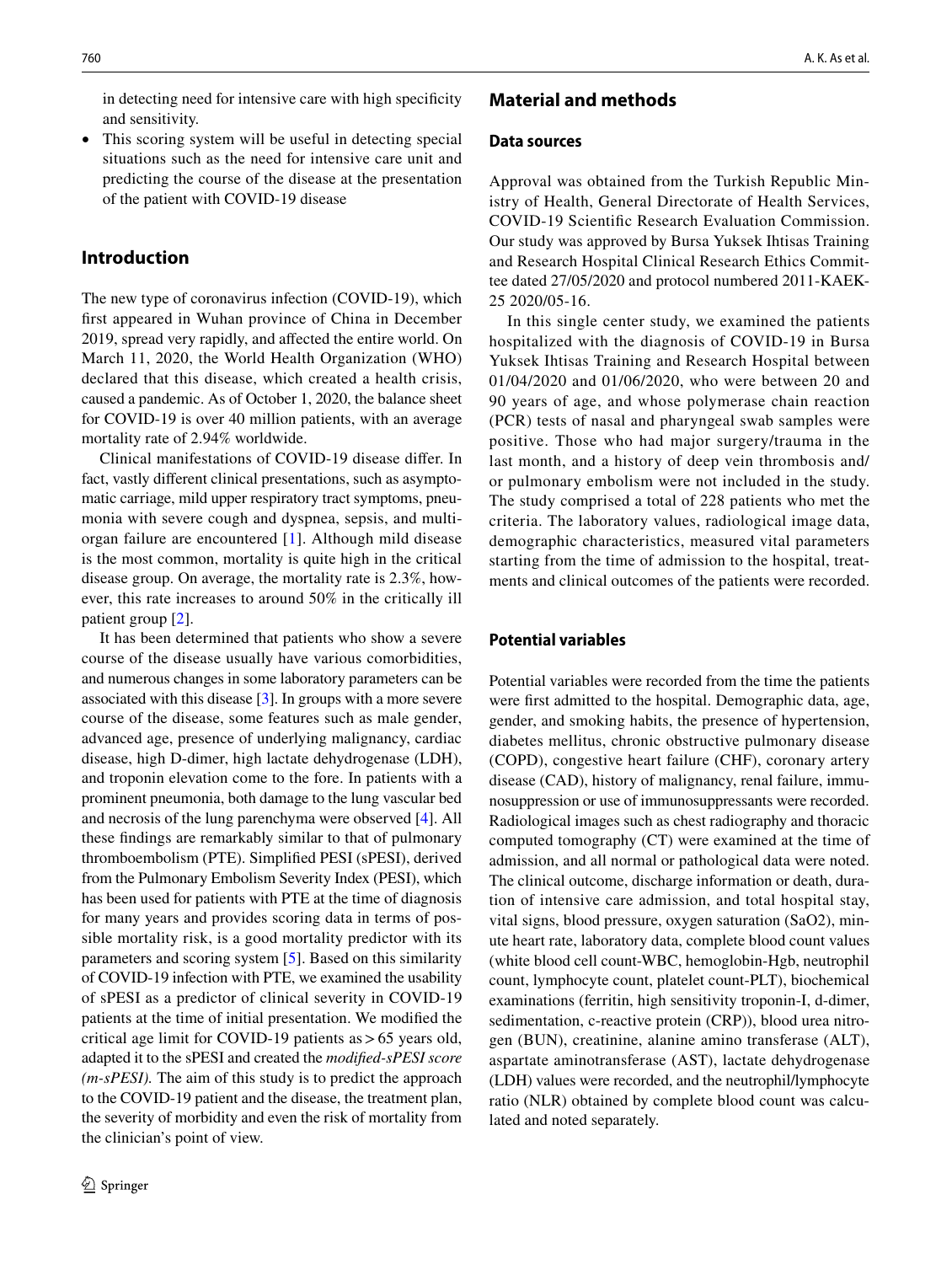#### **Analysis and interpretation of data**

The sPESI scoring used as a mortality predictor in patients with pulmonary thromboembolism (PTE) was modified (m-sPESI) and adapted to predict the clinical severity of COVID-19 disease. The score was obtained by processing the main variables, age, history of malignancy, chronic cardiopulmonary insufficiency (CPI), minute heart rate value (HR), systolic blood pressure value (SBP) and oxygen saturation (sPO2) values. The correlation between the patients' need for intensive care, hospital stay, mortality information and some laboratory results (CRP, NLR, D-dimer, troponin-I, etc.) were examined. Based on the meta-analyses conducted considering morbidity and mortality in COVID-19 and the Turkish Republic, Ministry of Health [[6](#page-6-5)], we considered the risky age group as 65 years and above for sPESI, and not 80 years. With this change, the scoring system used in the study became a modified sPESI (m-sPESI). In addition to this modification, we based the total score on the score of each parameter in m-sPESI. Unlike in sPESI, the presence of at least one of the parameters caused the score to be interpreted significantly. Table [1](#page-2-0) shows sPESI and m-sPESI.

<span id="page-2-0"></span>

| Table 1 sPESI and m-sPESI |  |  |  |
|---------------------------|--|--|--|
|                           |  |  |  |

#### **Statistical methods**

SPSS 22.0 (IBM Statistical Package for the Social Sciences Statistic Inc. version 22.0, Chicago, IL, USA) was used for the analysis of statistical data. In our study, categorical variables were shown as frequency and percentage. Diferences were investigated with Chi-square, Mann–Whitney U or Student *T* test. Predictive value analysis wasperformed with Roc analysis for clinical data and scoring, and appropriate hemogram, biochemical parameters were investigated to show negative results. To show negative results, univariate analysis and multivariate logistic regression analysis were performed, as necessary.

## **Results**

Of the 228 patients included in our study, 92 were male and 136 were female. The mean age of males and females were  $54.28 \pm 16.15$  years and  $53.21 \pm 17.06$  years, respectively. The demographic data of the patients included in the study are shown in Table [2.](#page-2-1)

In terms of clinical endpoints, there were signifcant diferences in the data of patients who needed intensive care due to COVID-19 infection. As a result of univariate analysis of categorical variables, age  $(69.65 \pm 14.27 \text{ years})$ 

| Parameters                          | <b>sPESI</b>              |                         | m-sPESI                      |                         |  |
|-------------------------------------|---------------------------|-------------------------|------------------------------|-------------------------|--|
|                                     |                           |                         |                              |                         |  |
| Age (years)                         | $80 \leq 0$ point         | $80 \geq$ ; 1 point     | $65 \leq$ ; 0 point          | $65 \geq$ ; 1 point     |  |
| History of malignancy               | $No$ ; 0 points           | Yes; 1 point            | $No$ ; 0 points              | Yes; 1 point            |  |
| History of cardiopulmonary diseases | $No$ ; 0 points           | Yes; 1 point            | $No$ ; 0 points              | Yes; 1 point            |  |
| Heart rate (min)                    | $<$ 110/min; 0 points     | $\geq$ 110/min; 1 point | $\langle 110/m$ in; 0 points | $\geq$ 110/min; 1 point |  |
| Systolic blood pressure (mmHg)      | $\geq$ 100 mmHg; 0 points | $< 100$ mmHg; 1 point   | $\geq$ 100 mmHg; 0 points    | $< 100$ mmHg; 1 point   |  |
| Oxygen saturation $(\%)$            | $\geq$ 90; 0 points       | $<90$ ; 1 point         | $\geq$ 90; 0 points          | $<90$ ; 1 point         |  |

sPESI=Zero (0) points; low mortality risk

sPESI>Zero (0) points; high mortality risk

| <b>lable 2</b> Demographic data |  |
|---------------------------------|--|
|                                 |  |

<span id="page-2-1"></span>

| Table 2 Demographic data | Female/Male, n/n                               | 136/92                        |
|--------------------------|------------------------------------------------|-------------------------------|
|                          | Mean age (years), female/male (mean $\pm$ sd)  | $53.21 + 17.06/54.28 + 16.15$ |
|                          | Diabetes mellitus, $n(\%)$                     | 45 (%19.7)                    |
|                          | Hypertension, $n$ (%)                          | 65(28.5)                      |
|                          | Coronary artery disease, $n(\%)$               | 33 (%14.5)                    |
|                          | Smoking, $n$ $(\%)$                            | 52 (%22.8)                    |
|                          | Chronic obstructive pulmonary disease, $n$ (%) | 8(%3.8)                       |
|                          | History of malignancy, $n$ (%)                 | $5($ %2.2)                    |
|                          | Chronic renal failure, $n(\%)$                 | $5($ %2.2)                    |
|                          | Presence of immune suppression, $n$ (%)        | $2($ %0.9)                    |
|                          | Congestive heart failure, $n(\%)$              | $12($ %5.3)                   |
|                          |                                                |                               |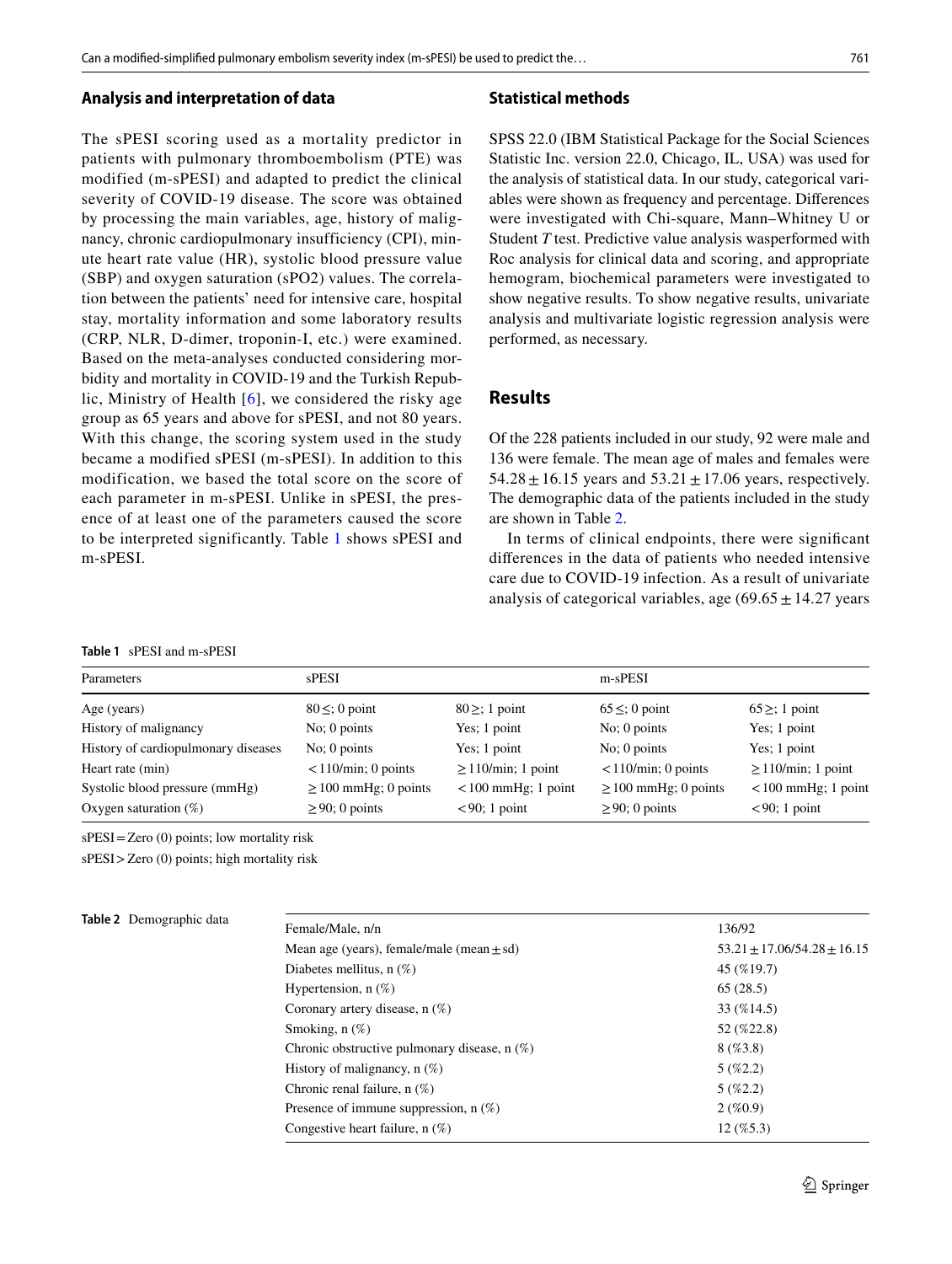vs  $51.58 \pm 15.85$  years;  $p < 0.001$ ), hemoglobin  $(11.20 \pm 3.40 \text{ g/dL vs } 12.89 \pm 1.75 \text{ g/dL; p} < 0.001),$ troponin-I (46.94  $\pm$  125.72 mg/L vs 7.97  $\pm$  18.75 mg/L;  $p < 0.001$ ), C-reactive protein (CRP) (92.30  $\pm$  61.87 mg/L vs  $37.73 \pm 51.16$  mg/L;  $p < 0.001$ ), fibrinogen  $(654.192 \pm 199.619 \text{ mg/dL vs } 463.35 \pm 199.35 \text{ mg/dL};$  $p < 0.001$ ), co-morbidities such as HT ( $p = 0.01$ ), CAD  $(p = 0.001)$ , DM  $(p < 0.001)$ , history of malignancy  $(p=0.008)$ , along with m-sPESI scores  $(p < 0.001)$  were signifcantly higher in patients that needed intensive care due to COVID-19 infection. The univariate analysis of

variables of patients needing and not needing intensive care are presented in Table [3.](#page-3-0)

Since age, malignancy history, CPI history, HR, SBP and sPO2 are included in the m-sPESI scoring system, other parameters such as CRP, ferritin, fbrinogen, creatinine, neutrophil/lymphocyte, troponin, hemoglobin, presence of diabetes and m-sPESI score were included in multivariate analysis (Table [3](#page-3-0)), which revealed that the m-sPESI score was a highly signifcant independent variable for patients who needed intensive care hospitalization (OR 3.421 CI 95%: 1.976–5.923,  $p < 0.001$ ). In the ROC analysis, m-sPESI scores  $\geq$  2 and above were predictive of needing

<span id="page-3-0"></span>

| Table 3 Univariate and multivariate analysis |
|----------------------------------------------|
|----------------------------------------------|

| Variables                                            | Univariate analysis |                     |              | Multivariate analysis    |         |
|------------------------------------------------------|---------------------|---------------------|--------------|--------------------------|---------|
|                                                      | $ICU(-)$            | $ICU(+)$            | $\mathbf{p}$ | OR (%95 CI)              | p       |
|                                                      | $n = 202$           | $n = 26$            |              | (lower-upper)            |         |
| Mean age (years), female/male (mean $\pm$ sd)        | $51.58 \pm 15.85$   | $69.65 \pm 14.27$   | < 001        |                          |         |
| Female/Male (n)                                      | 121/81              | 15/11               | $_{\rm NS}$  |                          |         |
| Smoking (n)                                          | 47                  | 5                   | $_{\rm NS}$  |                          |         |
| Hypertension (n)                                     | 57                  | 13                  | 0.01         |                          |         |
| Coronary artery disease (n)                          | 23                  | 10                  | < 0.01       |                          |         |
| Diabetes mellitus (n)                                | 33                  | 12                  | < 0.01       | $0.533(0.130 - 2.187)$   | 0.382   |
| COPD(n)                                              | 5                   | 3                   | <b>NS</b>    |                          |         |
| History of malignancy (n)                            | 3                   | $\overline{c}$      | <b>NS</b>    |                          |         |
| Chronic renal failure (n)                            | $\mathbf{1}$        | $\overline{4}$      | < 0.01       | L                        |         |
| Cardio pulmonary insufficiency (n)                   | 10                  | 13                  | < 0.01       |                          |         |
| Presence of immune suppression (n)                   | 1                   | $\mathbf{1}$        | < 0.01       |                          |         |
| m-Spesi score (point)                                | $0.31 \pm 0.46$     | $0.95 \pm 0.20$     | < 0.01       | 3.421 (1.976-5.923)      | < 0.001 |
| WBC $(10^3/\text{mm}^3)$ (mean $\pm$ sd)             | $6.40 \pm 2.61$     | $8.07 \pm 4.65$     | <b>NS</b>    |                          |         |
| Hemoglobin $(g/dL)$ (mean $\pm$ sd)                  | $12.89 \pm 1.75$    | $11.20 \pm 3.40$    | < 0.01       | $0.775(0.536 - 1.122)$   | 0.177   |
| Platelet $(10^3/\text{mm}^3)$ (mean $\pm$ sd)        | $228.14 \pm 80.07$  | $233.80 \pm 128.97$ | <b>NS</b>    |                          |         |
| Neutrophil $(10^3$ /ml) (mean $\pm$ sd)              | $4.12 \pm 2.18$     | $6.39 \pm 4.34$     | < 0.01       |                          |         |
| Lymphocyte $(10^3$ /ml) (mean $\pm$ sd)              | $1.72 \pm 0.88$     | $1.06 \pm 0.65$     | < 0.01       |                          |         |
| Neutrophil lymphocyte ratio (mean $\pm$ sd)          | $3.10 \pm 2.71$     | $7.03 \pm 4.61$     | < 0.01       | $1.036(0.862 - 1.264)$   | 0.704   |
| Ferritin (mg/L) (mean $\pm$ sd)                      | $271.46 \pm 331.60$ | $720.75 \pm 725.29$ | < 0.01       | $1.000(0.999 - 1.002)$   | 0.544   |
| Troponin (mg/L) (mean $\pm$ sd)                      | $7.97 \pm 18.75$    | $46.94 \pm 125.72$  | < 0.01       | $1.004(0.983 - 1.025)$   | 0.714   |
| D-dimer ( $ng/mL$ ) (mean $\pm sd$ )                 | $1.79 \pm 9.23$     | $2.60 \pm 3.47$     | $_{\rm NS}$  |                          |         |
| Fibrinogen (mg/dL) (mean $\pm$ sd)                   | $463.35 \pm 199.35$ | $654.19 \pm 199.61$ | < 0.01       | $1.003(1.000-1.007)$     | 0.087   |
| Sedimentation (mm/h) (mean $\pm$ sd)                 | $35.19 \pm 25.08$   | $55.80 \pm 26.84$   | < 0.01       |                          |         |
| C-reactive protein $(mg/L)$ (mean $\pm$ sd)          | $37.73 \pm 51.16$   | $92.30 \pm 61.87$   | < 0.01       | $0.997(0.984 - 1.010)$   | 0.648   |
| Urea $(mg/dL)$ (mean $\pm$ sd)                       | $13.00 \pm 5.51$    | $23.19 \pm 9.66$    | < 0.01       |                          |         |
| Creatinine (mg/dL) (mean $\pm$ sd)                   | $0.79 \pm 0.22$     | $1.08 \pm 0.46$     | < 0.01       | 1.381 (0.123-15.452)     | 0.793   |
| Aspartate aminotransferase ( $U/L$ ) (mean $\pm$ sd) | $29.36 \pm 22.07$   | $36.73 \pm 18.84$   | $_{\rm NS}$  |                          |         |
| Alanine aminotransferase ( $U/L$ ) (mean $\pm$ sd)   | $28.38 \pm 30.16$   | $26.84 \pm 17.20$   | $_{\rm NS}$  |                          |         |
| Lactate dehydrogenase (U/L) (mean $\pm$ sd)          | $253.01 \pm 96.62$  | $364.53 \pm 147.49$ | < 0.01       |                          |         |
| Systolic blood pressure (mmHg)                       | $117.51 \pm 14.33$  | $86.84 \pm 11.00$   | < 0.01       |                          |         |
| SPO <sub>2</sub> (%)                                 | $97.00 \pm 2.84$    | $85.42 \pm 6.29$    | < 0.01       |                          |         |
| Heart rate (min)                                     | $86.05 \pm 15.38$   | $125.46 \pm 18.23$  | < 0.01       | $\overline{\phantom{0}}$ |         |

*NS* nonspecifc, *COPD* chronic obstructive pulmonary disease, *WBC* white blood cells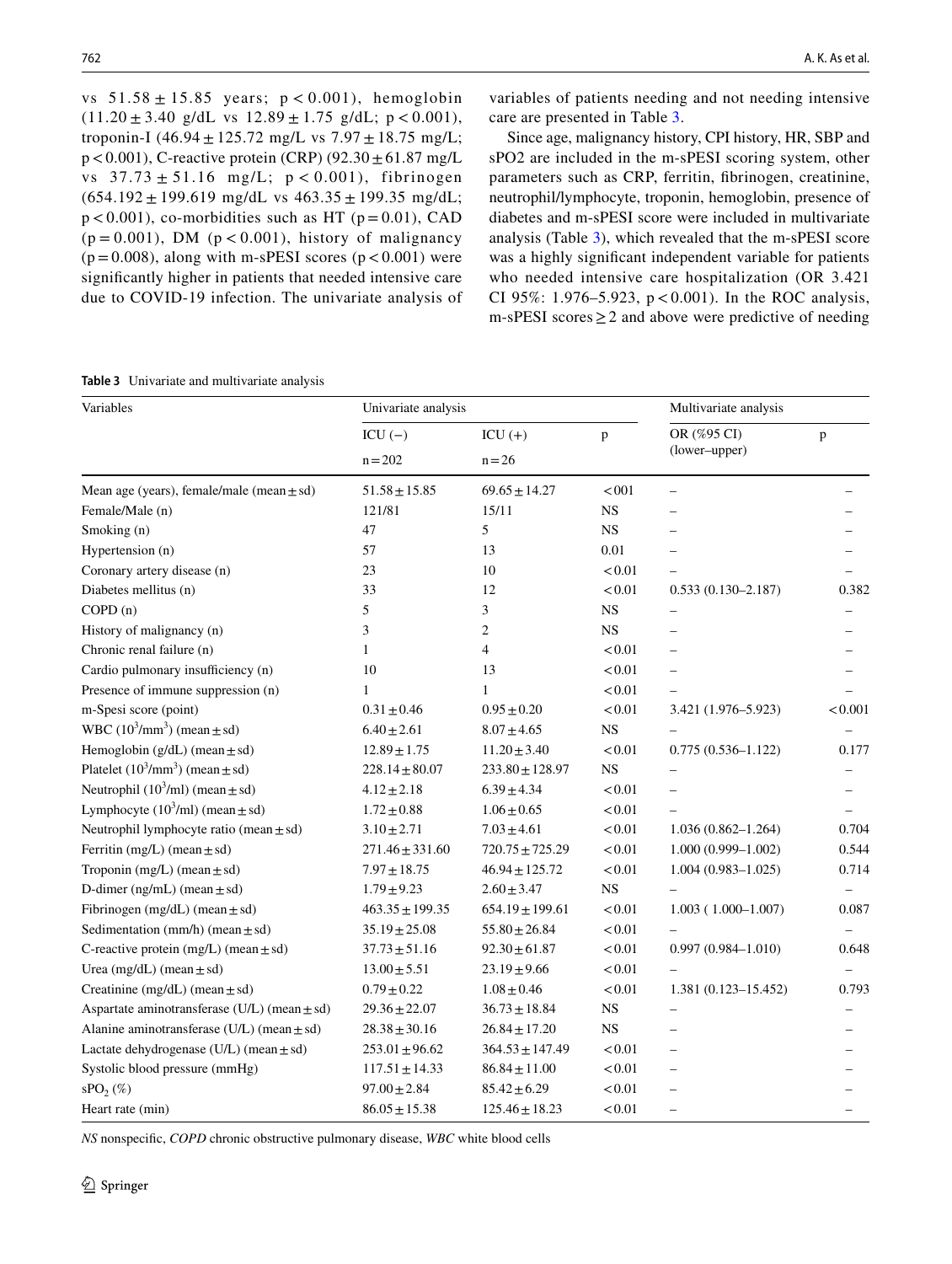hospitalization in the intensive care unit (AUC 0.948; 84.6% sensitivity and 94.6% specificity) ( $p < 0.001$ ) (Table [3](#page-3-0)).

## **Discussion**

The COVID-19 pandemic has caused an unexpected crisis in the world, especially for the health sector. As of 01 October 2020, the number of patients with COVID-19 infection in the world has exceeded 35 million and continues to increase. This number is also an indicator of the increased workload in health institutions. There is a great burden on the clinicians, especially the physicians who frst meet with the patient, due to the high number of patients examined in health institutions. It has become particularly important to identify the patients as of the frst application, to interpret the clinical fndings and laboratory data correctly and to determine the efective diagnosis-follow-up-treatment strategy. With this study, we aimed to use a scoring system in which the clinician who welcomes the patient at the frst admission can predict patient morbidity, in the light of the information and data that can be easily obtained from the patient.

The manifestation of COVID-19 infection has a wide spectrum, ranging from asymptomatic disease carrier to pneumonia with widespread lung involvement, multi-organ failure and sepsis. Although the majority of patients experience mild or moderate disease, in the study conducted by Guan et al., it was reported that the rate of severe disease and hospitalization was around 16% [[7\]](#page-6-6). The severity of the symptoms is also seen to vary from mild to severe. In addition to comorbidities such as HT, DM, CAD, immune defciency or the presence of malignancy in the patient group with a particularly severe course of the disease, there are some changes in laboratory parameters such as d-dimer, high sensitive troponin-I, lactate dehydrogenase, ferritin, CRP that can be interpreted specifcally for the disease [\[8](#page-6-7)]. Analyses in this severe disease group have shown that particularly patients in the intensive care unit are more prone to thrombosis and related complications [[8,](#page-6-7) [9](#page-6-8)]. In addition, Tang et al. showed that abnormal changes in coagulation parameters in patients diagnosed with COVID-19 were associated with poor prognosis  $[8-12]$  $[8-12]$  $[8-12]$  $[8-12]$ , and there was a signifcant reduction in mortality in COVID-19 patients who were treated with antithrombotic therapy [[9–](#page-6-8)[11](#page-6-10)]. In the frst autopsy series examining pulmonary and cardiac pathologies in COVID-19-related deaths in New Orleans, USA, it was reported that thrombotic microangiopathies were encountered in the lung vascular bed, and especially fbrin deposits were observed in the distal and relatively thin parts of the pulmonary arteries. In addition, marked right ventricular dilatation was found along with cardiomegaly in all autopsies [[13](#page-6-11)]. Similarly, in the frst autopsy series of 80 cases reported by Edler et al., Germany, Hamburg, it was shown that the most common pulmonary complication accompanying COVID-19 pneumonia was PTE [\[14\]](#page-6-12). In their review, Giannis et al. stated this thrombotic process caused a tendency towards thrombosis and thrombotic complications in the lung vascular bed, not only in Sars-Cov-2, but also in Mers-Cov and Sars-Cov-1, which were also pandemic spreads, and that this thrombotic process was a lung-specifc complication in coronavirus-related complications [\[15](#page-6-13)]. All these data showed us that the process is remarkably similar to PTE, especially in the moderate to severe-disease patient groups who require hospitalization.

Based on this similarity of COVID-19 infection with PTE, we established the m-sPESI scoring. All parameters included in sPESI pointed to the groups at risk for COVID-19 infection. We only adapted the age parameter according to the 65-year age limit, which is considered risky for COVID-19, and thus modifed the scoring. As of the beginning of the epidemic, in parallel with the increasing number of explosive cases all over the world, the number of patients who need an intensive care unit (ICU) bed has increased signifcantly. One of the regions that frst felt this increasing ICU demand was Lombardy, Italy, where the elderly population was high [[15\]](#page-6-13). However, in the pandemic scenarios created in Italy, patients who needed critical care could not be provided adequate service  $[16–18]$  $[16–18]$  $[16–18]$  $[16–18]$ . The situation was the same in similar scenarios adapted for the United States. If the isolation rules regarding the pandemic were strictly followed, the number of patients who needed intensive care would be decreased by 48%, but even this figure was far above the intensive care capacity [\[19](#page-6-16)]. In a study in the USA in which 2490 hospitalized patients with COVID-19 infection were evaluated, ICU requirement and mortality data were analyzed. In that study, 32% of the patients needed intensive care, and in-hospital mortality rate was 17% [\[20](#page-6-17)]. Similarly, in another study reported from China, the rate of need for intensive care was 32% and the mortality rate was 15% [[21\]](#page-6-18). In a meta-analysis including 45 studies and 4203 patients, the need for ICU was 10.9% (95% CI 4.5–19.3%) and the mortality rate was 4.3% (95% CI 1.0–9.1%) [[22\]](#page-6-19). In our study, the number of patients requiring intensive care was 26 (11.4%), and 7 patients (3%) died. As can be understood, there are serious diferences between the studies in terms of ICU requirement and mortality. However, considering both the ICU need and the resulting mortality rates, the burden of COVID-19 infection on health systems is obvious.

The univariate analysis performed within the patient group in our study yielded that age, DM, HR, CRF, CPF, SBP, HR, m-sPESI and low sPO2 were effective in identifying patients in need of intensive care (Table [1](#page-2-0)). In many studies, parameters such as HT, DM, CPF, CRF, presence of immunosuppression, low sPO2 have been shown to be risk factors in terms of ICU need. CRP, ferritin, fbrinogen, creatinine, NLR, troponin-I, hemoglobin, and DM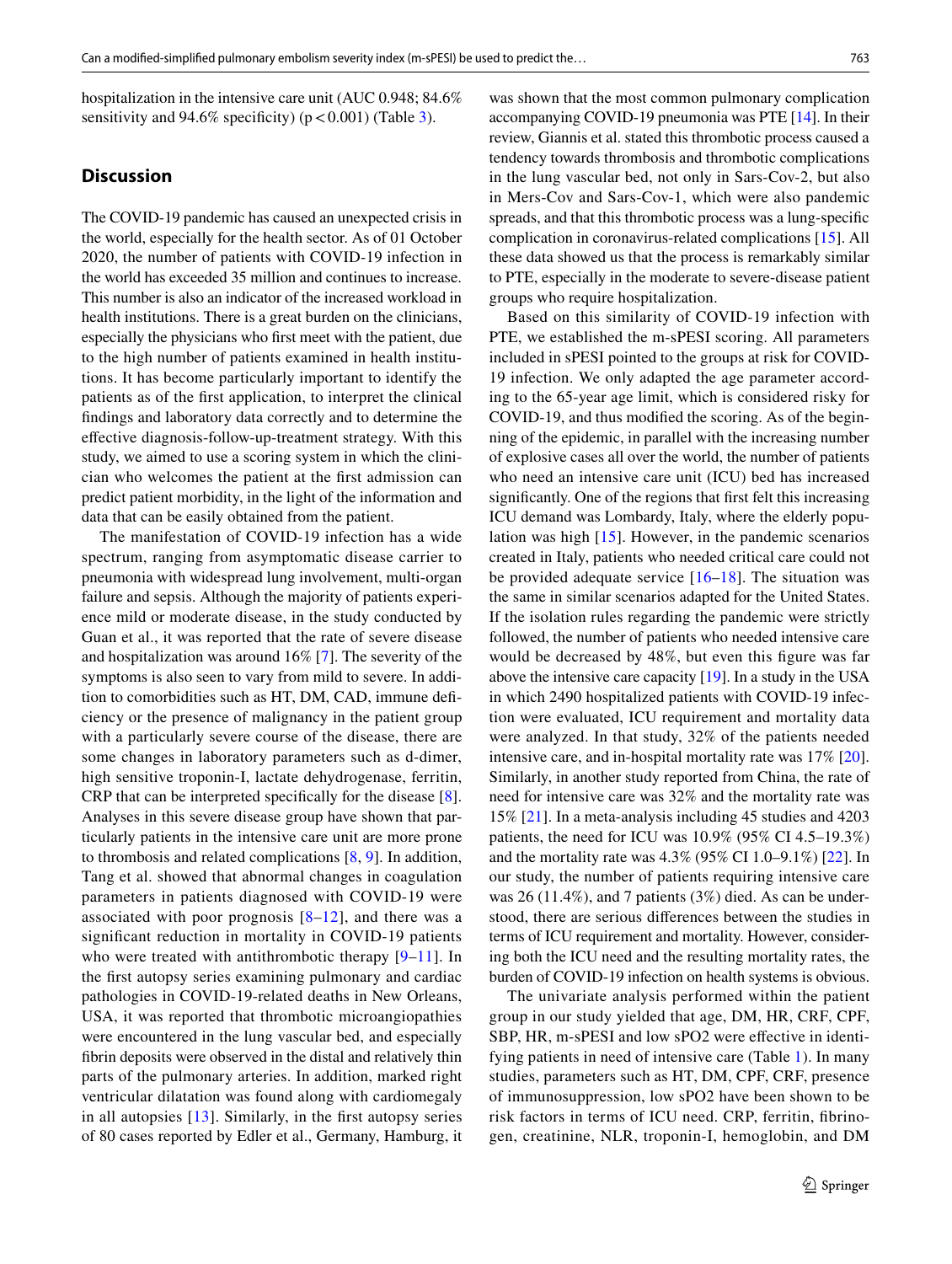

Diagonal segments are produced by ties

<span id="page-5-0"></span>**Fig. 1** Receiver operating characteristic (ROC) curve analysis for modifed-simplifed pulmonary embolism severity index

were evaluated by multivariate analysis, in which data that were within the parameters of the m-sPESI scoring system (age, cardiopulmonary disease, history of malignancy, heart rate, systolic blood pressure, and oxygen saturation) were not included (Table [3](#page-3-0)). In the multivariate logistic regression analysis, m-sPESI was an independent variable in showing the need for intensive care in COVID-19 patients, unlike the other analyzed parameters (OR 3.421 CI 95% 1.976–5.923,  $p < 0.001$ ). However, ROC analysis found that m-sPESI was a strong predictor of intensive care need, especially for patients with a score  $> 2$  (AUC) 0.948; 84.6% sensitivity and 94.6% specificity,  $p < 0.001$ ) (Fig. [1](#page-5-0)). In our study, the m-sPESI scoring yielded statistically signifcant results in terms of predicting mortality. However, this statistically signifcant data was deliberately ignored, especially since more patients were needed to comment on mortality.

We have seen that there is no simplifed scoring system in the approach to COVID-19 disease in the English literature review.

We updated the age-related scoring data of sPESI, which was previously proven to be effective in predicting mortality. We modifed the age of 80 years, which was the limit value for sPESI, as 65 years for COVID-19, and put it into use as an efective protocol for predicting the need for intensive care with the name of the m-sPESI scoring system.

## **Limitations**

The scope of this study consists of patients who were hospitalized with the diagnosis of COVID-19 and received treatment therefore, the number of patients is low. Although mortality data were statistically signifcant, the results were ignored due to the low number of deaths. The other signifcant limitation of the present study was retrospective study design. In addition, our study reports a single-center experience.

## **Conclusion**

It is highly important for health systems struggling with the pandemic to determine the course of the disease early and take measures accordingly. Identifying morbidity development, the need for hospitalization, and especially the patients who need intensive care admission and close follow-up at presentation will ensure an equal distribution of the burden on health systems. The m-sPESI scoring system, which we put forward, will be useful in detecting special situations such as the need for intensive care with high specifcity and sensitivity, and predicting the course of the disease at the presentation of the patient with COVID-19 disease.

**Authors' contributions** AKA: Substantial contributions to the conception or design of the work; or the acquisition, analysis, or interpretation of data for the work; drafting the work or revising it critically for important intellectual content; fnal approval of the version to be published. BE: Drafting the work or revising it critically for important intellectual content; fnal approval of the version to be published. BD: Drafting the work or revising it critically for important intellectual content; fnal approval of the version to be published. EY: Drafting the work or revising it critically for important intellectual content; fnal approval of the version to be published. CE: Drafting the work or revising it critically for important intellectual content; fnal approval of the version to be published. UA: Drafting the work or revising it critically for important intellectual content; fnal approval of the version to be published. YA: Drafting the work or revising it critically for important intellectual content; fnal approval of the version to be published. OSD: Interpretation of data for the work; drafting the work or revising it critically for important intellectual content; fnal approval of the version to be published. TT: Drafting the work or revising it critically for important intellectual content; fnal approval of the version to be published.

**Funding** None.

## **Declarations**

**Conflict of interest** All authors declare that they have no confict of interest.

**Ethical approval** The study was approved by Bursa Yuksek Ihtisas Training and Research Hospital Clinical Research Ethics Committee dated 27/05/2020 and protocol numbered 2011-KAEK-25 2020/05-16.